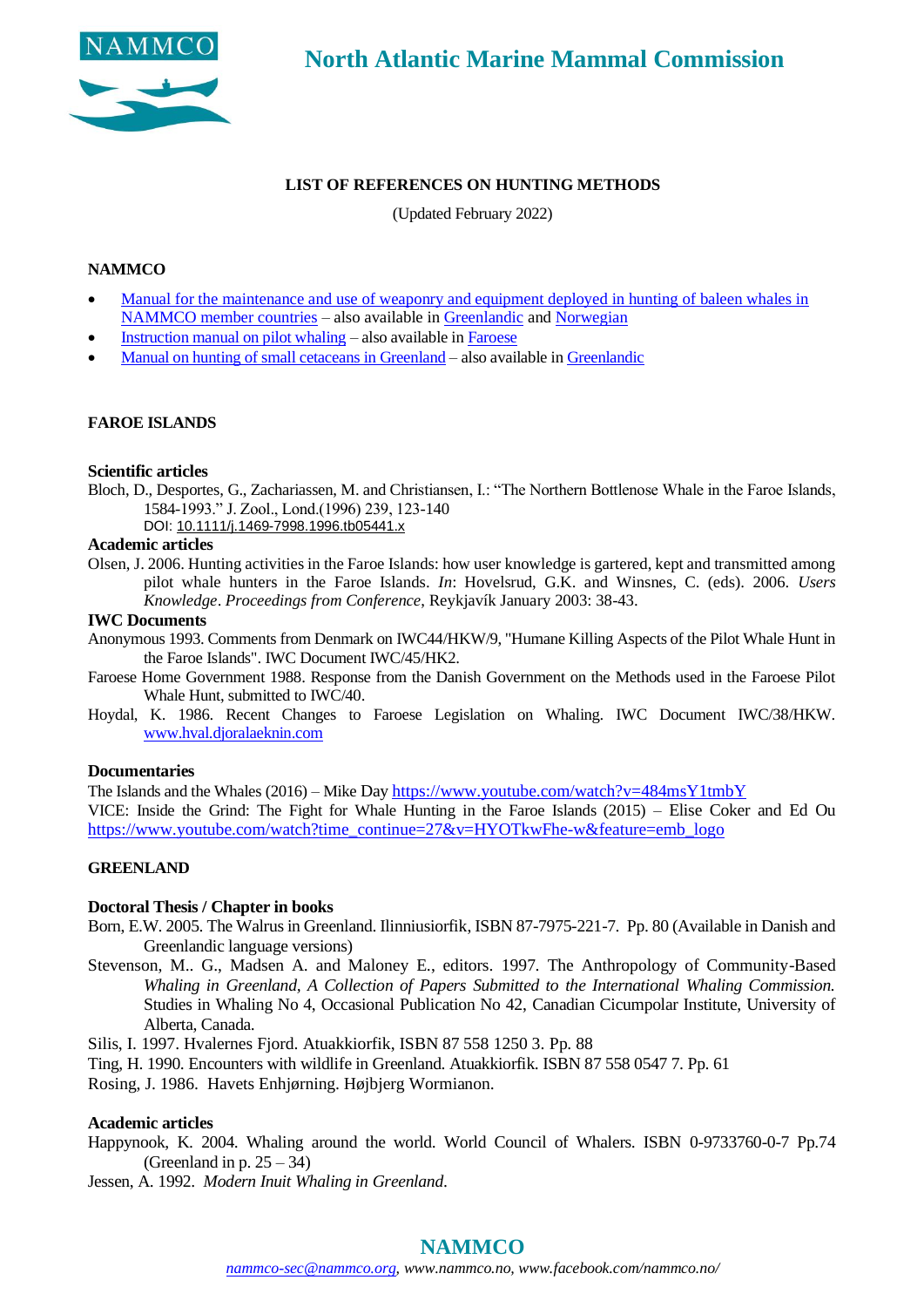

Dahl, J. 1989. The Integrative and Cultural Role of Hunting and Subsistence in Greenland, *Inuit Studies*, 13(1): 23-42.

<https://www.jstor.org/stable/42869650>

Petersen, R. 1987. *Communal Aspects of Preparation for Whaling, of the Hunt Itself and of the Ensuing Products.*

## **Reports**

Greenland Government 2020. Report on barriers to take the quotas for large whales and possible counter measures Greenland Government White Paper on Management and Utilization of Seals in Greenland (April 2012) Updated data to: White Paper on Management and Utilization of Seals in Greenland (February 2015)

- Greenland Government White Paper on Management and Utilization of Seals in Greenland (April 2012)
- (WWC) World Council of Whalers. 1998. Whaling and Whale Use around the World Greenland. *General Assembly Report*: p. 21.

Greenland Home Rule. 1988. *Arfanniariaaserput - Our Way of Whaling*

## **IWC Documents**

- Greenland Government 2018. Summary of Activities Related to the Action Plan on Whale Killing Methods (based on Resolution 1999-1). IWC Document IWC/66b/WKM&AWI
- Greenland Government 2018. White paper on Management and Utilization of Large Whales in Greenland. IWC Document IWC/66/ASW5.
- Greenland Government 2016. Summary of Activities Related to the Action Plan on Whale Killing Methods (based on Resolution 1999-1). IWC Document IWC/66b/WKM&AWI05
- Greenland Government 2015. Summary of Activities Related to the Action Plan on Whale Killing Methods (based on Resolution 1999-1). IWC Document IWC/66/ WKM&AWI05 <https://archive.iwc.int/?r=3479>
- Greenland Government 2014. Summary of Activities Related to the Action Plan on Whale Killing Methods (based on Resolution 1999-1). IWC Document IWC/65b/ WKM&AWI/07 <https://archive.iwc.int/?r=3375>
- Greenland Government 2013. Summary of Activities Related to the Action Plan on Whale Killing Methods (based on Resolution 1999-1). IWC Document IWC/65/WKM&AWI06 <https://archive.iwc.int/?r=3504>
- Greenland Government 2012. Summary of Activities Related to the Action Plan on Whale Killing Methods (based on Resolution 1999-1). IWC Document IWC/63/WKM&AWI7 <https://archive.iwc.int/?r=8670>
- Greenland Government 2012. White paper on Management and Utilization of Large Whales in Greenland. IWC Document IWC/64/ASW7.
- Greenland Government 2011. Summary of Activities Related to the Action Plan on Whale Killing Methods (based on Resolution 1999-1). IWC Document IWC/63/WKM&AWI9 <https://archive.iwc.int/?r=8676>
- Greenland Government 2010. Summary of Activities Related to the Action Plan on Whale Killing Methods (based on Resolution 1999-1). IWC Document IWC/62/22
- Donovan, G et al. 2010. Report of the Small Working Group on Conservation Factors (from Whales to Edible Products) for the Greenlandic Large Whale Hunt. IWC Document IWC/62/9. <https://archive.iwc.int/?r=6241>
- Greenland Home Rule Government 2009. Summary of Activities Related to the Action Plan on Whale Killing Methods (based on Resolution 1999-1). IWC Document IWC/61/WKM&AWI/6
- Greenland Home Rule Government 2008. Summary of Activities Related to the Action Plan on Whale Killing Methods (based on Resolution 1999-1). IWC Document IWC/60/20
- Greenland Home Rule Government 2007. Summary of Activities Related to the Action Plan on Whale Killing Methods (based on Resolution 1999-1). IWC Document IWC/59/WKM&AWI/3
- Greenland Home Rule Government 2007. White Paper on Hunting of Large Whales in Greenland. IWC Document IWC/59/ASW8rev.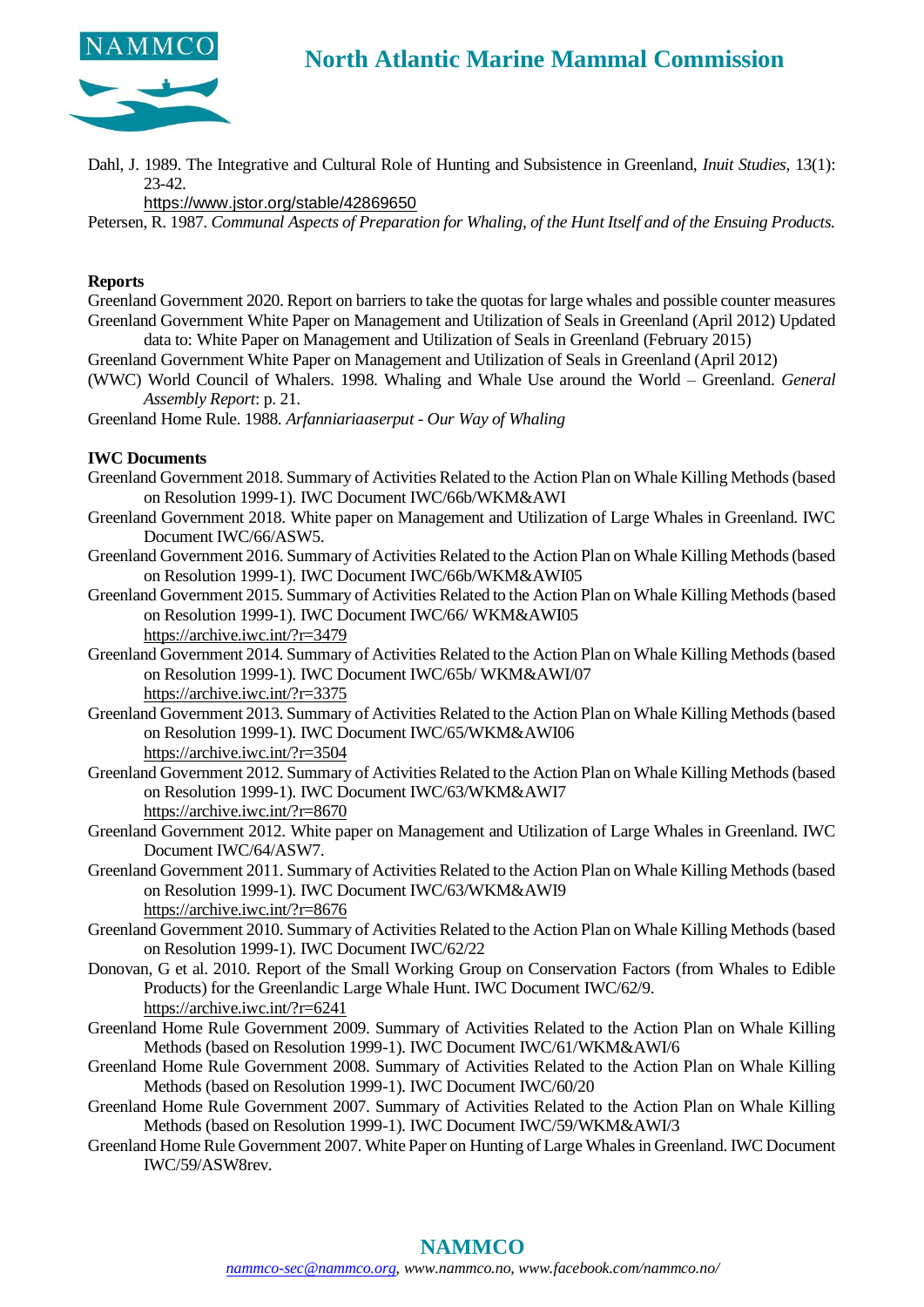

- Greenland Home Rule 2006. A note regarding information encouraged in IWC-resolution 1999, for the Greenland catch of 2005. IWC Document IWC/58/WKM & AWI3.
- Greenland Home Rule 2006. Report on improvements in ASW in Greenland. IWC Document IWC/58/WKM & AWI4.
- Greenland Home Rule 2006. Status for Greenland Action Plan on Whale Hunting Methods. IWC Document IWC/58/WKM&AWI5.
- Greenland Home Rule 2006. Summary of activities related to the Action Plan on Whale Killing Methods. IWC Document IWC/58/WKM & AWI6.
- Greenland Home Rule Government 2006. Whale killing methods and associated welfare issues in Greenland. IWC Document IWC/58/WKM & AWI7.
- Greenland Home Rule 2005. A note regarding information encouraged in IWC-resolution 1999. IWC Document IWC/57/WKM & AWI6.
- Greenland Home Rule 2005. Report on improvements in ASW in Greenland. IWC Document IWC/57/WKM & AW7.
- Greenland Home Rule 2005. Status for Greenland Action Plan on Whale Hunting Methods, 2004. IWC Document IWC/57/WKM & AW8.
- Greenland Home Rule 2004. A note regarding information encouraged in IWC-resolution 1999. IWC Document IWC/56/7.
- Greenland Home Rule 2004. Report on improvements in ASW in Greenland. IWC Document IWC/56/6.
- Greenland Home Rule 2004. Status for Greenland Action Plan on Whale Hunting Methods, 2003. IWC Document IWC/56/8.
- Greenland Home Rule 2004. Summary of activities related to the Action Plan on Whale Killing Methods. IWC Document IWC/56/5.
- Greenland Home Rule 2003. A note regarding information encouraged in IWC-resolution 1999. IWC Document IWC/55/WK9.
- Greenland Home Rule 2003. Report on improvements in ASW in Greenland. IWC Document IWC/55/WK10.
- Greenland Home Rule 2003. Status for Greenland Action Plan on Whale Hunting Methods, 2002. IWC Document IWC/55/WK11.
- Greenland Home Rule 2003. Times to death in the Greelandic minke and fin whale hunt in 2002. IWC Document IWC/55/WK12 rev.
- Greenland Home Rule 2002. A note regarding information encouraged in IWC-resolution 1999. IWC Document IWC/54/WKM & AWI2.
- Greenland Home Rule 2002. Report on improvements in ASW in Greenland. IWC Document IWC/54/WKM & AWI3.
- Greenland Home Rule 2002. Status for Greenland Action Plan on Whale Hunting Methods, 2001. IWC Document IWC/54/WKM & AWI5.
- Caulfield, R.A. 2002. Whaling and Sustainability in Greenland. IWC Document IWC/54/AS4. <https://archive.iwc.int/?r=6238>
- Greenland Home Rule 2001. Report on improvements in ASW in Greenland. IWC Document IWC/53/WKM  $&$  AWI3.
- Greenland Home Rule 2001. Status for Greenland Action Plan on Whale Hunting Methods. IWC Document IWC/53/WKM & AWI2.
- Greenland Home Rule 2001. A note regarding information encouraged in IWC-resolution 51/44I. IWC Document IWC/53/WKM & AWI1.
- Greenland Home Rule 2000. Status for Greenland Action Plan on Whale Hunting Methods. IWC Document IWC/52/WKM & AWI3.
- Greenland Home Rule 2000. A note regarding information encouraged in IWC-resolution 51/44. IWC Document IWC/52/WKM & AWI2.
- Greenland Home Rule 2000. Report on improvings in ASW in Greenland. IWC Document IWC/52/WKM & AWI4.
- Greenland Home Rule 1999. Report on improving in ASW in Greenland. IWC Document IWC/51/WK7.
- Greenland Home Rule 1999. Status for Greenland Action Plan on Whale Killing Methods. 1999. IWC Document IWC/51/WK6.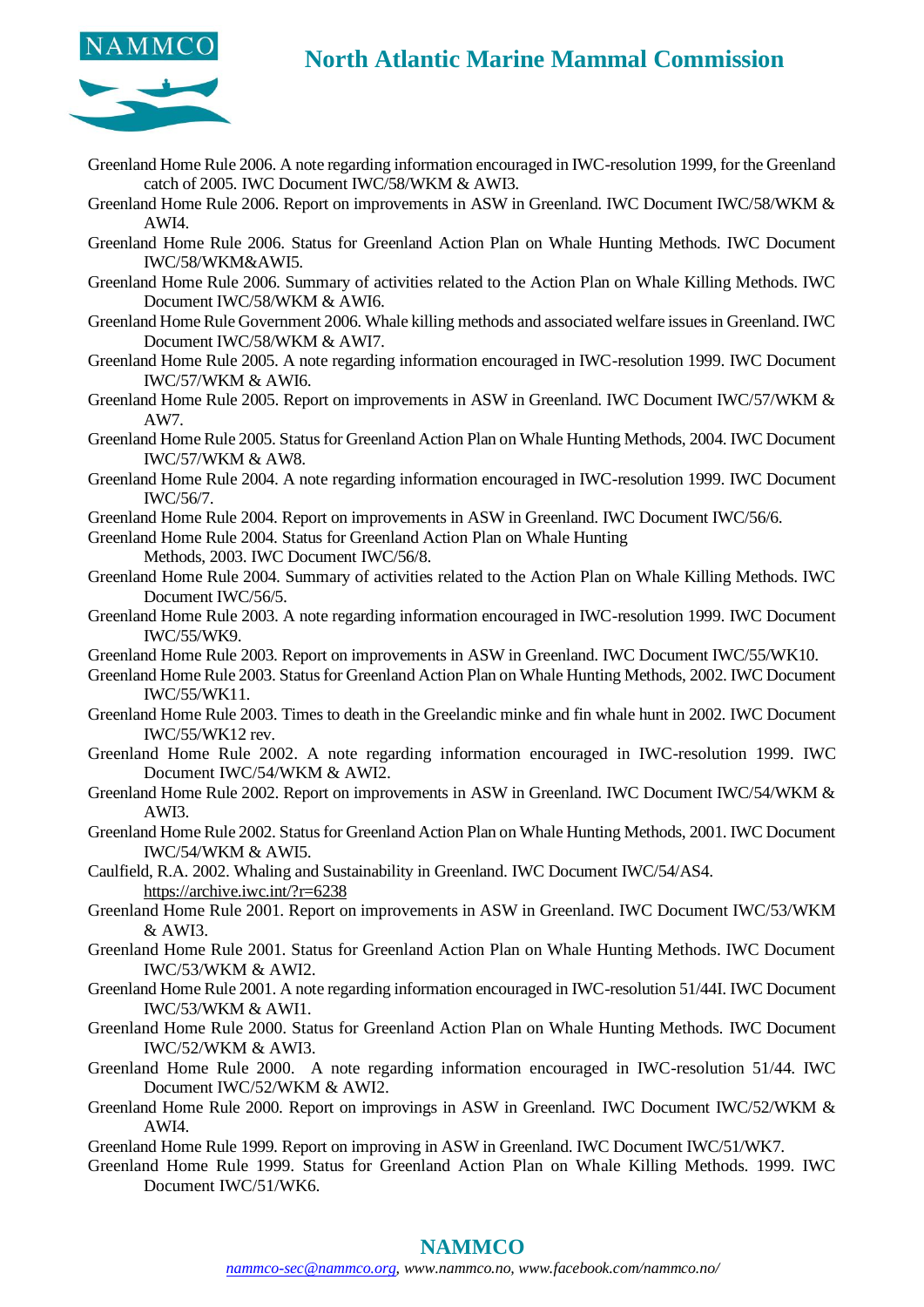



- Greenland Home Rule 1999. Efficiency in the Greenlandic Hunt of Minke and Fin whales, 1990-1998. IWC Document IWC/51/WK8.
- Greenland Home Rule 1997. New Technologies, New Traditions: Recent Developments in Greenlandic Whaling. IWC Document IWC/49/AS3.
- Greenland Home Rule 1995. Comments regarding the Terms of Reference to the second Workshop on Whale Killing Methods. - Greenland Action Plan on Whale Hunting Methods. IWC Document IWC/47/WK4 rev.
- Greenland Home Rule 1994. Greenland Action Plan on Whale Hunting Methods. IWC Document IWC/46/AS3.
- Greenland Home Rule 1993. Greenland Action Plan on Whale Hunting Methods, 1992. IWC Document TC/45/HK3.
- Greenland Home Rule 1992. Introduction of the Detonating Grenade Harpoon in Greenland, 1992. IWC Document TC/44/HK1.
- Caulfield, R. A. 1991. Qeqartarsuarmi arfanniarneq: Greenland Inuit Whaling in Qeqartarsuaq Kommune, West Greenland. IWC Document TC/43/AS4.
- Greenland Home Rule 1991. Designation of Types of Rifles in Greenland. IWC Document TC/43/AS1.
- Greenland Home Rule 1991. Introduction of the Detonating Grenade Harpoon in Greenland, 1991. IWC Document TC/43/HK2.
- Josefsen, E, Cutter 1990. Hunting of Minke Whale in Qaqortoq (Greenland): Case Study. IWC Document TC/42/SEST5.
- Greenland Home Rule 1990. Greenland Licenses for Hunting Minke Whales with Rifles. IWC Document TC/42/HK2.
- Greenland Home Rule 1990. Introduction of the Detonating Grenade Harpoon in Greenland on an Experimental Basis. IWC Document TC/42/HK1.
- Larsen, S. E. and Hansen, K. G. 1990. Inuit and Whales at Sarfaq (Greenland): Case Study. IWC Document TC/42/SEST4.
- Greenland Home Rule 1989. Introduction of the Detonating Grenade Harpoon in Greenland Whaling on an Experimental basis. IWC Document TC/41/HK2.
- Greenland Home Rule 1988. Denmark's Answers to the Remaining Questions stated in Document IWC/39/19 "Report of the Humane Killing Working Group", Annex 4. IWC Document TC/40/HK3.
- Greenland Home Rule 1988. Implementation of the Detonating Grenade Harpoon in Greenland's Whaling on an Experimental Basis. IWC Document TC/40/HK4.
- Greenland Home Rule 1987. Hunting Methods including the Cold/Warm Harpoon Question, IWC Document TC/39/AS2.

## **Documentaries**

Video – 1998. Hvalfangst i Grønland.

Video – 1989. Introduktion om hvalgranat i Greenland.

## **ICELAND**

## **Reports**

- Øen E. O. 2015. Killing efficiency in the Icelandic fin whale hunt 2014. Report to the Directorate of Fisheries in Iceland.
- Øen E. O. 2015. Killing efficiency in the Icelandic minke whale hunt 2014 and 2015. Report to the Directorate of Fisheries in Iceland

## **IWC Documents**

Øen E. O. 1987. Progress Report on Penthrite as Detonating Charge for 90 mm Harpoons. IWC Document TC/39/HK4. Lambertsen, Richard H. and Moore, Michael J. 1983. Behavioral and post mortem

observations on fin whales killed with explosive harpoons with preliminary

conclusions concerning killing efficiency: report to the International Whaling Commission from the Icelandic Whales research laboratory. IWC Document TC/36/HK3.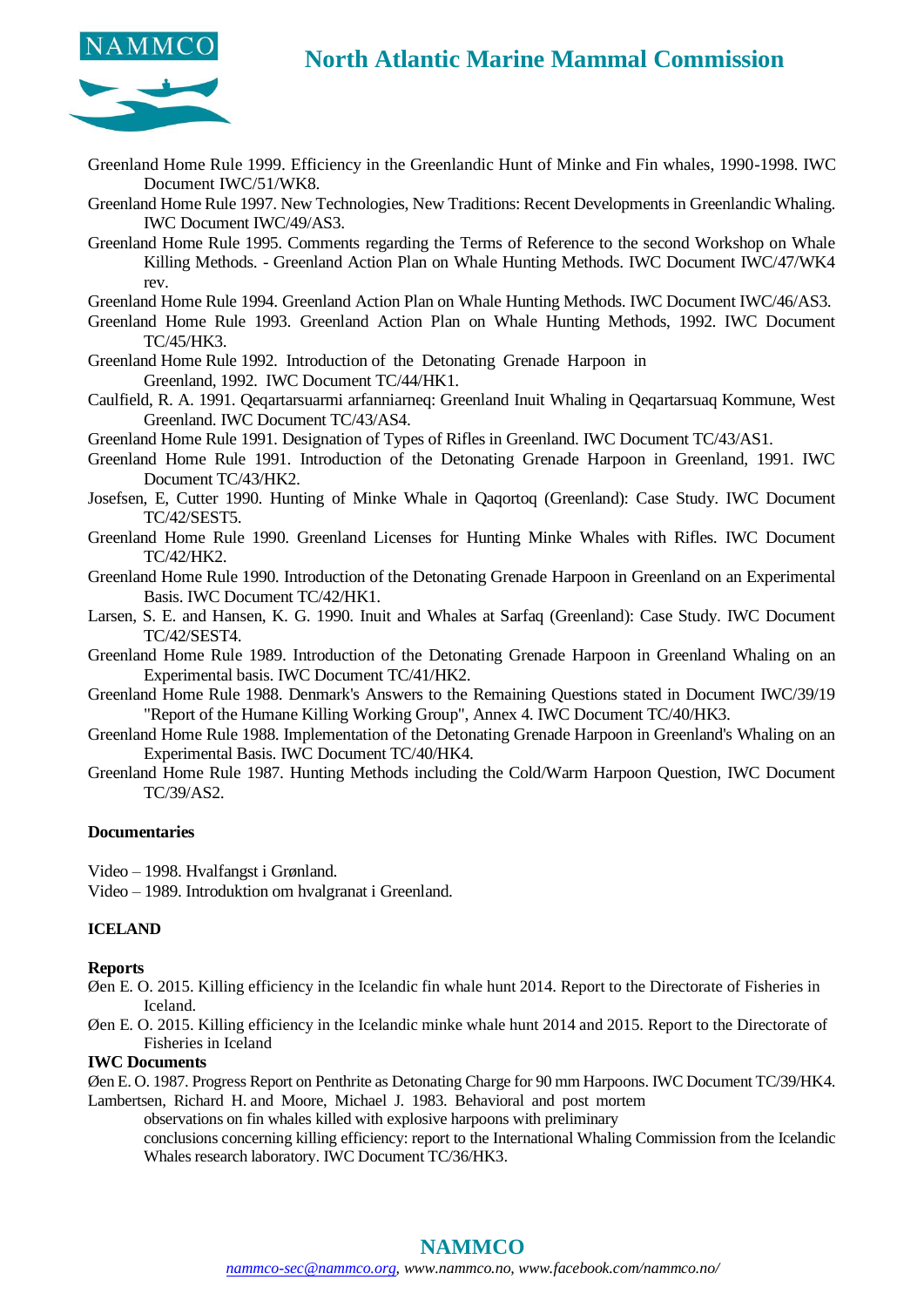

Rowsell, Harry C. 1979. Assessment of harpooning as a humane killing method in whales: A report to the International Whaling Commission.

# **NORWAY**

# **Scientific articles**

- Ryeng KA, Lakemeyer J, Roller M, Wohlsein P, Siebert U. Pathological findings in bycaught harbour porpoises (Phocoena phocoena) from the coast of Northern Norway. Polar Biol 2022; 45 (1): 45-57. <https://doi.org/10.1007/s00300-021-02970-w>
- Ryeng KA, Larsen SE. The relative effectiveness of two expanding bullet designs in young harp seals (*Pagophilus groenlandicus*): A randomised controlled field study in the Norwegian harp seal hunt. Animal Welfare 2021; 30:155-67.
- Nakamura G, Ryeng KA, Kadowaki I, Hayashi R, Nagatsuka S, Hirose A, Fujise Y, Haug T. Comparison of shapes of the white flipper patch between two sub-species of common minke whales (*Balaenoptera acutorostrata*). Cetacean Population Studies 2018; 1:15-24. *<https://cpops.jp/archive/pdf/CPOPS001.pdf>*
- Øen E.O. and Knudsen S.K. 2007. Euthanasia of whales: The effect of .375 and .458 calibre round-nosed full metal jacketed rifle bullets on the central nervous system of the common minke whale. *J. Cetacean Res. Manage.* 9(1):81-88.

<https://archive.iwc.int/?r=263>

- Knudsen S.K. 2005. A review of the criteria used to assess insensibility and death in hunted whales compared to other species. *The Veterinary Journal* 169: 42-59. DOI: [10.1016/j.tvjl.2004.02.007](https://doi.org/10.1016/j.tvjl.2004.02.007)
- Knudsen S.K. and Øen EO. 2003. Blast-induced neurotrauma in whales. *Neuroscience Research* 46(3):265-386.
- Knudsen S.K., Mørk S. and Øen E.O. 2002. A novel method for *in situ* fixation of whale brains. *Journal of Neuroscience Methods* 120: 35-44 DOI: [10.1016/s0168-0102\(03\)00101-9](https://doi.org/10.1016/s0168-0102(03)00101-9)
- O'Hara T.M., Albert T.F., Øen E.O., Philo L.M., George J.C. and Ingling A.L. 1999. The role of Eskimo hunters, veterinarians, and other biologists in improving the humane aspects of the subsistence harvest of bowhead whales. *JAVMA*, 214, 1193-1198.
- Øen E.O. 1996. Avlivingsmetoder for store pattedyr. En dyrevernmessig vurdering av de vanligste former for avliving ved eutanasi, slakting, jakt og fangst i Europa. *Nor. Vet. Tidsskr*. 108, p. 313-321.
- Øen E.O. 1995. A New Penthrite Grenade Compared to the Traditional Black Powder Grenade: Effectiveness in the Alaskan Eskimo's Hunt for Bowhead Whales. *Arctic*. *48*, No 2:177-185. <https://www.jstor.org/stable/40511642>
- Øen E.O. 1995. A Norwegian Penthrite Grenade for Minke Whales: Hunting Trials with Prototypes and Results from the Hunt in 1984, 1985 and 1986. *Acta vet. scan*. 36: 111-121.
- Øen E.O. 1995. Description and Analysis of the use of Cold Harpoons in the Norwegian Minke Whale Hunt in the 1981, 1982 and 1983 Hunting Seasons. *Acta vet. scan.* 36: 103-110. 1995.
- Øen E.O. 1995. High Velocity Projectiles for Killing Whales. Hunting Trials using 20 mm High Velocity Projectiles for Minke Whales in 1982. *Acta vet. scan*. 36: 153-156.
- Øen E.O. 1983. Electrical Whaling A Review. *Nord. Vet.-Med*. 35: 319-323.
- Øen E.O. 1983. Killing Times of Minke Whales in the Norwegian Coastal Whaling in the 1981 and 1982 Seasons. *Nord. Vet.-Med*. 35, 314-318.

## **Proceedings**

Øen E.O. 2001. Hunting of whales in Norway in historical perspective. Proceedings of the  $32<sup>nd</sup>$  International Congress on the History of Veterinary Medicine, 15-18 August, Oslo.

## **Doctoral Thesis / Chapter in books**

Knudsen S.K. 2004. Assessment of insensibility and death in hunted whales. A study of trauma and its consequences caused by the currently used weapon and ammunition in the Norwegian hunt for minke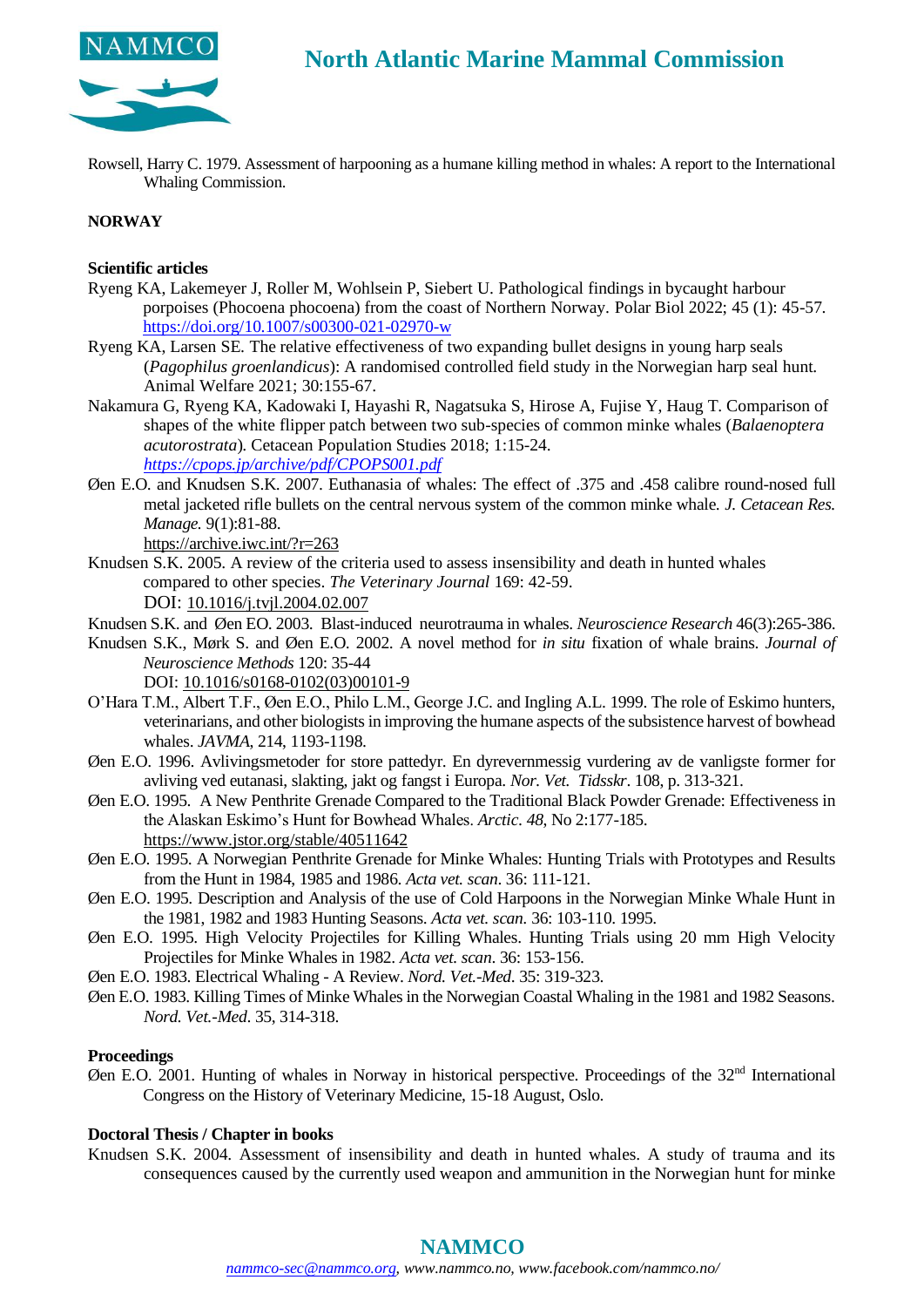

whales, with special emphasis on the central nervous system. Thesis for the degree of Doctor Medicinae Veterinariae. The Norwegian School of Veterinary Science, Tromsø. ISBN 82-7725-096- 7.

- Øen E.O. 1995. Killing Methods for Minke and Bowhead Whales, Dissertation presented for the degree of Doctor Medicinae Veterinariae.
- Øen E.O. 1990. A Review of Attachment Techniques for Radio Transmitters to Whales. In: Vestergaard, E. (ed.); *North Atlantic Studies - Whaling Communities*, Vol. 2, Nos 1 & 2, Aarhus Universitet, 82-84.

#### **Academic articles**

Øen E.O. 1993. Avliving av strandet Hval. *Nor. Vet. Tidsskr*. 105, p. 748-749 (og 845-846?).

#### **Reports**

Øen E.O. 2015. The Norwegian minke whale hunt 2011 and 2012. Studies on killing efficiency in the hunt. Report to the Directorate of Fisheries in Norway.

#### **IWC Documents**

Øen E.O. and Ryeng K.A. 2018. Norwegian Minke Whaling 2016 and 2017. IWC Document IWC/67/ WKMWI/04. Avaliable from:

[https://archive.iwc.int/pages/search.php?search=!collection29305&bc\\_from=themes](https://archive.iwc.int/pages/search.php?search=!collection29305&bc_from=themes)

Øen E.O. and Ryeng K.A. 2016. Norwegian Minke Whaling 2014 and 2015. IWC Document IWC/66/ WKM&WI07. Available from:

[https://archive.iwc.int/pages/search.php?search=!collection24479&bc\\_from=themes](https://archive.iwc.int/pages/search.php?search=!collection24479&bc_from=themes)

Øen E.O. and Ryeng K.A. 2014. Norwegian Minke Whaling 2012 and 2013. IWC Document IWC/65/ WKM&AWI11. Avaliable from:

[https://archive.iwc.int/pages/search.php?search=!collection29305&bc\\_from=themes](https://archive.iwc.int/pages/search.php?search=!collection29305&bc_from=themes)

- Øen E.O. 2012. Norwegian Minke Whaling 2011. IWC Document IWC/64/WKM&AWI9. Avaliable from: [https://archive.iwc.int/pages/search.php?search=!collection86&bc\\_from=themes](https://archive.iwc.int/pages/search.php?search=!collection86&bc_from=themes)
- Knudsen S. K. 2003. Criteria of death in whales. A comparative review. IWC Document IWC/55/WK.
- Øen E.O. 2003. Improvements in hunting and killling methods for minke whales in Norway 1981-2003. IWC Document IWC/55/WK17.
- Øen E.O. 2002. Norwegian minke whaling in 2001. IWC Document IWC/54/WKM & AWI6.
- Øen E.O. 2001. Norwegian minke whaling in 2000. IWC Document IWC/53/WK.
- Øen E.O. 2000. Norwegian minke whaling 1999. IWC Document IWC/WKM & AWI1.
- Øen E.O. and Mørk S. 1999. Observations of agonal movements, injuries and pathological changes in minke whales after intra-body detonation of penthrite. IWC Document IWC/51/WK10.
- Øen E.O. and Walløe L. 1999. Norwegian minke whaling 1996, 1997 and 1998. Whaling activities, inspection routines, new developments and research 1996-99. IWC Document IWC/51/WK9.
- Knudsen S.K., Mørk S. and Øen E.O. 1999. A study on methods to assess time to unconsciousness or death in minke whale after penthrite grenade detonation. IWC Document IWC/51/WK12.
- Knudsen S.K., Rud H. J. and Øen E.O. 1999. The position of the brain in the minke whale in relation to external features. IWC Document IWC/51/WK13.
- Øen E.O. 1999. Improvements in hunting and killing methods for minke whales in Norway. IWC Document IWC/51/WK11.
- Øen E.O. 1998. Norwegian minke whaling 1997. IWC Document.
- Øen E.O. 1997. Norwegian minke whaling 1996. Rep. IWC Document.
- Øen E.O. 1993. Hunting Methods for Minke Whales in Norway. Report from the 1992 Scientific Catch. IWC Document IWC/45/HK 1.
- Øen E.O. 1993. Norwegian Penthrite Grenade for Minke Whales: Results from the 1992 Season.
- Øen E.O. 1992. A new Penthrite Grenade for the Subsistence Hunt of Bowhead Whales by Alaskan Eskimoes. Developmental Work and Field Trials in 1988. IWC Document IWC/44/HKW6.
- Øen E.O. 1992. Norwegian Penthrite Grenade for Minke Whales: Hunting Trials with Prototypes of Penthrite Grenades in 1984 and Results from the 1985 and 1986 Seasons. IWC Document IWC/44/HKW5.